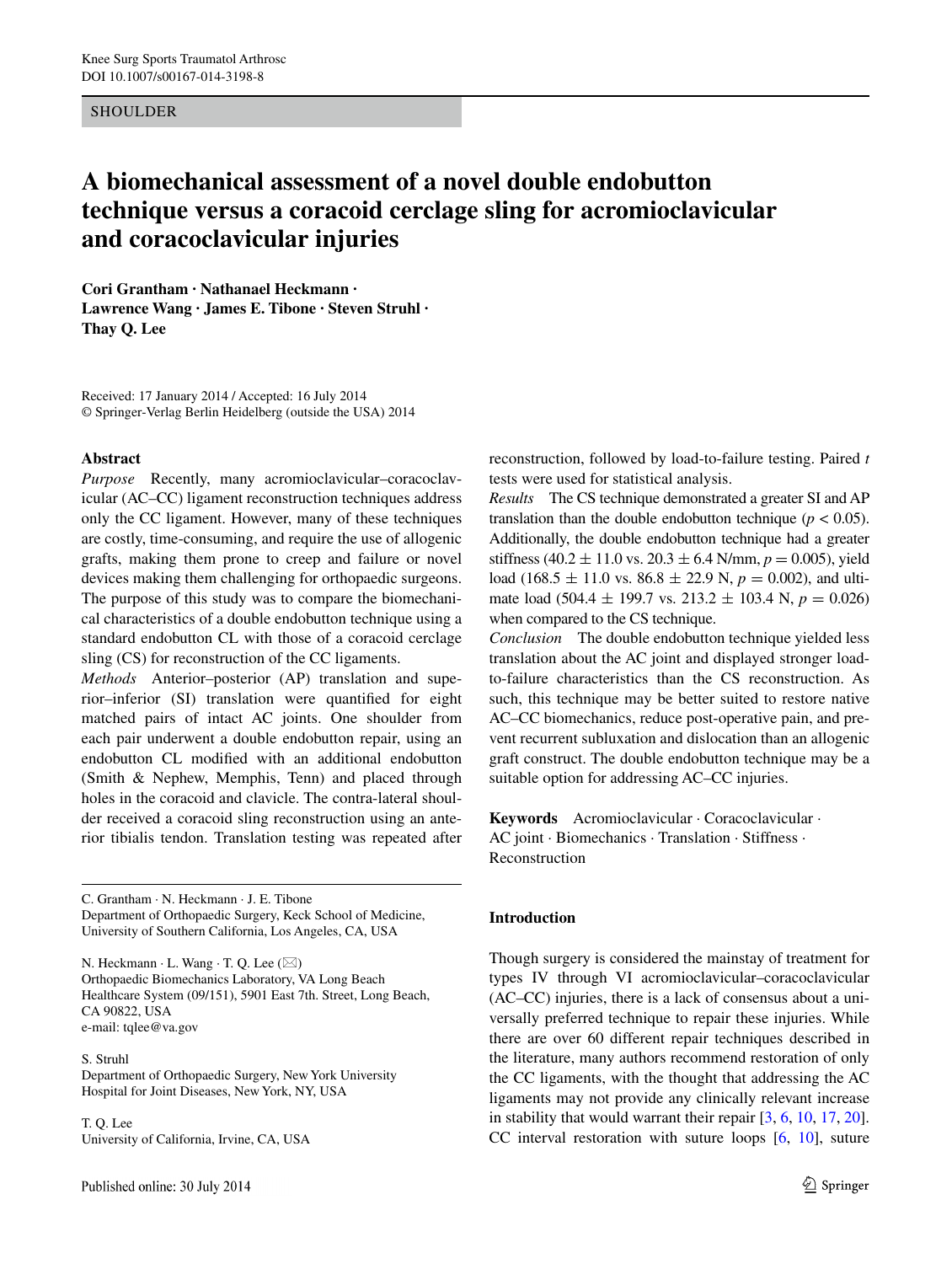anchors [[3,](#page-5-0) [20](#page-5-4)], or hardware fixation with various types of non-absorbable buttons [[7,](#page-5-5) [18,](#page-5-6) [21](#page-5-7)] has come into favour because they utilize relatively undemanding surgical techniques and have yielded promising biomechanical [\[1](#page-5-8), [2](#page-5-9), [5,](#page-5-10) [19](#page-5-11), [22](#page-5-12), [23\]](#page-5-13) and clinical data [\[3](#page-5-0), [6,](#page-5-1) [7](#page-5-5), [10,](#page-5-2) [17,](#page-5-3) [20](#page-5-4)]. However, many of these current techniques are time-intensive, costly, and require the use of novel hardware or devices, making them challenging for orthopaedic surgeons to employ.

The double endobutton technique, which utilizes a standard endobutton CL fixation device (Smith and Nephew, Memphis, TN) and an additional supplementary endobutton to provide fixation across the CC interval, was first described by Struhl [\[21](#page-5-7)]. This technique has been shown to yield promising clinical results [\[25](#page-5-14), [27](#page-6-0)], and a similar triple endobutton technique has also been described [\[12](#page-5-15)] with equally promising clinical results [[24,](#page-5-16) [26](#page-5-17)]. Furthermore, this technique does not use allogenic graft material which is prone to creep. To our knowledge, there are no biomechanical studies that assess the biomechanical properties of the double endobutton technique in the literature. As such, very little is known about the strength of this repair relative to the strength of a repair using a tendon allograft. The purpose of this study was to biomechanically compare the translational properties and load-to-failure characteristic of the double endobutton technique with a traditional coracoid cerclage allograft loop reconstruction of the CC ligaments in an AC dislocation injury. A coracoid cerclage sling (CS) was used as a control because it is the most common reconstruction technique performed by sports-trained surgeons.

#### **Materials and methods**

Eight pairs of fresh frozen cadaveric shoulders (two males, six females) with a mean age of  $67.4 \pm 16.2$  years were used. The specimens were stored at  $-20$  °C until the day before testing and thawed overnight at room temperature in preparation for dissection and testing. The specimens were kept moist with 0.9 % saline solution to prevent dehydration during the dissection and testing. The humerus was disarticulated from the glenohumeral joint capsule, and all soft tissues were removed except the AC ligament and CC ligaments. The scapula and clavicle were potted with plaster of paris in an aluminium box and 20-cm-long PVC pipe, respectively. A 2.5-in. wood screw was drilled through the clavicle and pipe to minimize any residual motion.

The shoulder was mounted to a translation plate on a custom shoulder jig such that the articular plane of the AC joint was parallel to the translation plate and the medial end of the clavicle was fixed to a stationary arm on the jig (Fig. [1\)](#page-1-0). This allowed for anterior–posterior (AP) and superior–inferior (SI) translation of the scapula relative to the clavicle in a plane parallel to the ground, allowing the force



**Fig. 1** Custom shoulder-testing system used to test acromioclavicular joint translation

<span id="page-1-0"></span>of gravity to be orthogonal to the applied AP and SI translational forces.

Testing was first performed on each shoulder with the AC and CC ligaments intact. AC capsule translation with an applied load of 5 and 10 N was measured by digitizing the motion of the acromion relative to the clavicle using a Microscribe 3D LX device (Revware, Raleigh, NC, USA). To obtain a reproducible neutral position, two series of translational testing were done: one with a 5 N superiorly directed tension and another with a 10 N superiorly directed tension when measuring AP translation, and similarly a 5 and 10 N anteriorly directed tension was used when measuring SI translation.

Each translational measurement was taken twice with the Microscribe 3D LX to insure reproducibility. If the difference between the two measurements was greater than 1 mm, the data point was re-measured. If the difference between the two data points was less than 1 mm, the measurements were averaged together. The accuracy of the Microscribe 3D LX is  $\pm$ 0.3 mm.

After testing the intact condition, the AC and CC ligaments were transected and randomly reconstructed with either the double endobutton technique or CC sling technique. The same testing procedures were then repeated. Upon completing translation testing, load-to-failure characteristics of the reconstruction were measured by mounting the shoulder onto an Instron material testing machine (model 3365, Instron, Norwood, MA) (Fig. [2\)](#page-2-0). The clavicle was fixed to the Instron crosshead with a fixed load cell, and the specimen was pulled in a superior direction at a rate of 50 mm/min after being cycled from 10 to 20 N for 10 cycles from a 5 N preload.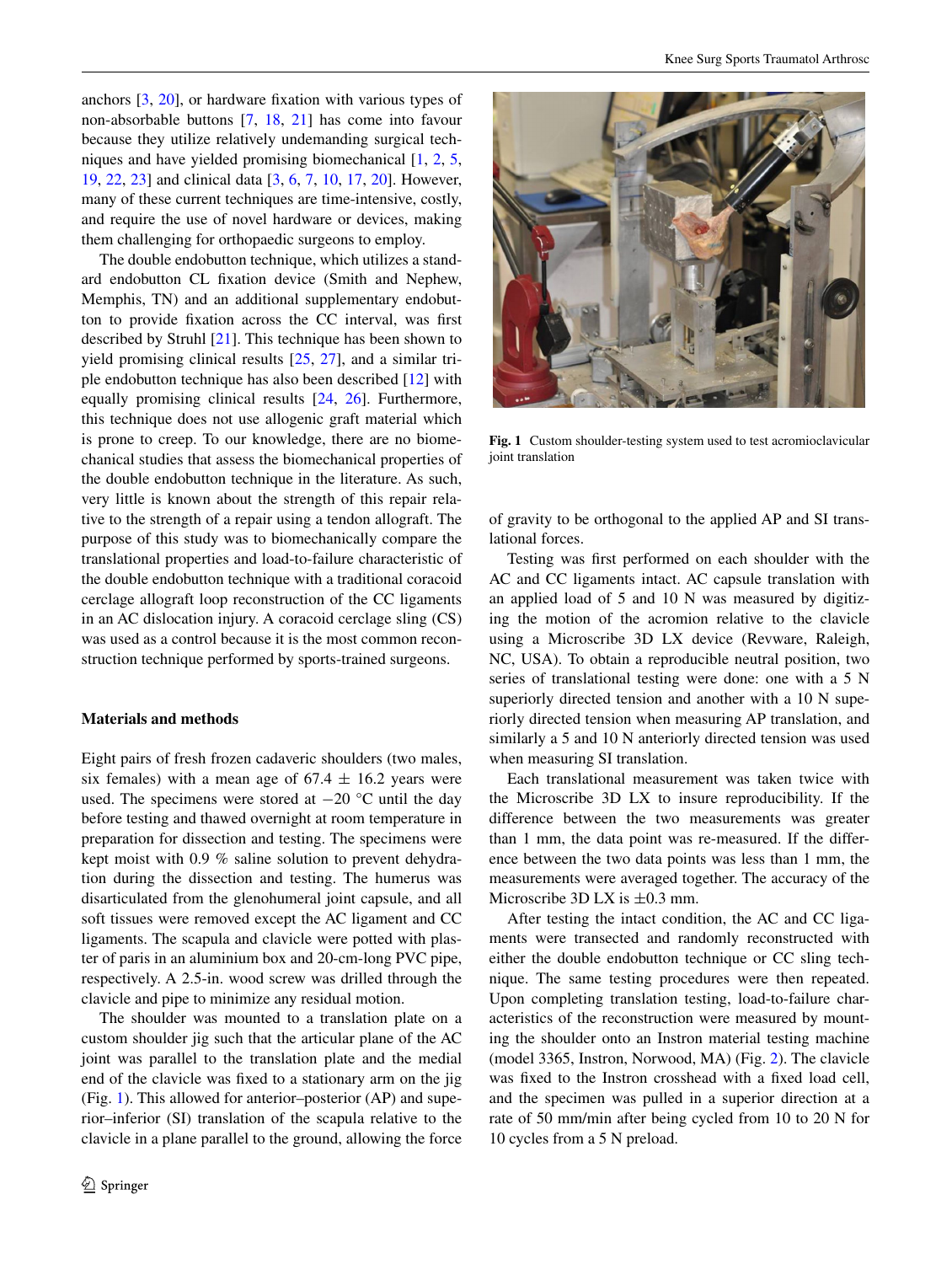

**Fig. 2** Potted acromioclavicular joint mounted on the Instron testing system for load-to-failure testing

<span id="page-2-0"></span>

**Fig. 3** The double endobutton repair (Struhl [[21](#page-5-7)])

## <span id="page-2-1"></span>Double endobutton

The double endobutton technique described by Struhl [[21\]](#page-5-7) was performed on one side of all eight pairs tested (Fig. [3](#page-2-1)). Two clavicle tunnels were created using a guide pin and reamer—a 4.5-mm tunnel approximately 3-cm medial to the AC joint and halfway between the width of the clavicle and spanning the entire height of the clavicle, CC interval, and coracoid process, and a 2.5-mm tunnel through the clavicle only approximately 1-cm anterolateral to the first tunnel. The distance between the superior clavicle and inferior coracoid was then measured to determine the appropriate endobutton size to use.

The endobutton, along with its associated sutures, was pushed through the top of the clavicle through the previously drilled hole and through the coracoid hole. The loop stitch was then pulled up, locking the endobutton onto the underside of the coracoid. One of the two pairs of suture tails was pulled out of the interval between the coracoid and clavicle. A free endobutton is held with a suture holder and is now slid into the protruding loop so that it sits centred under the loop. The suture tails are then passed through the endobutton holes and tied down over the button, recreating the conoid portion of the CC ligaments. The remaining suture tails that were brought out of the coracoclavicular space were retrieved, and 1 tail was passed through the second (2.5 mm) drill hole and tied. This recreates the trapezoid portion of the CC ligament.

#### Coracoclavicular sling

On the contralateral shoulder, the CC sling was performed. Two 5-mm clavicle tunnels approximating the insertion positions of the conoid and trapezoid ligament were again created with a guide pin and reamer—one in the posterior half of the clavicle 45 mm from the distal end, and the other 10 mm lateral to the first tunnel and halfway between the anterior and posterior clavicle edges.

An anterior tibialis allograft was trimmed to an average diameter of 5 mm and prepared with the assistance of a graft preparation station. The graft was whipstitched with sutures (No. 2 FiberWire; Arthrex, Naples, FL) at each end and tensioned to 15 N to remove any subsequent creep. The graft was then looped around the coracoid process to form a sling that rested against the inferior aspect of the coracoid. A generous amount of soft tissue was left along the coracoid to prevent slippage of the graft along the coracoid in the AP direction. The two ends of the graft were then crossed within the CC interval to form an "X"-shaped configuration and then passed superiorly through the two clavicular tunnels. The two graft ends were then sutured together using a modified Bunnell stitch and simple interrupted sutures using No. 2 FiberWire (Arthrex, Naples, FL).

#### Statistical analysis

A paired Student's *t* test was used to compare the differences between intact and reconstructed state, and between the two reconstructions. Data for each translational and joint tension (5, 10 N) load combination were compared. For load-to-failure testing, the linear stiffness, yield load, ultimate load, and energy absorbed at yield and ultimate load were calculated. Data for load-to-failure testing were also compared using a paired Student's *t* test. A *p* value of less than 0.05 was used for statistical significance. In order to detect a 50 % difference in translation between the two reconstruction techniques, four specimens in each of the two groups were required to reach 80 % power.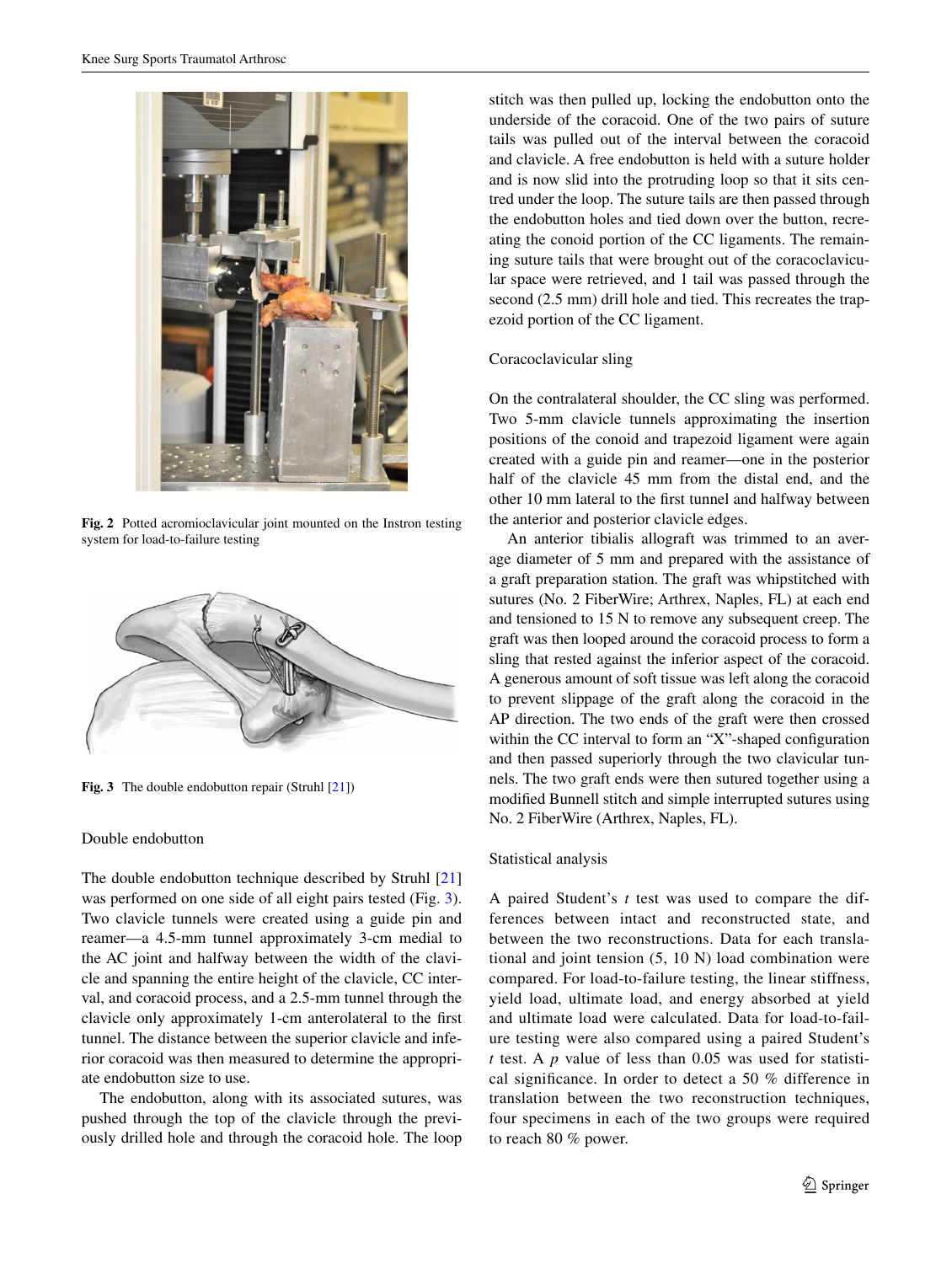#### **Results**

## Translation testing

For both reconstruction techniques, AP translation increased after reconstruction compared to intact. The double endobutton only had a significantly higher increase from the intact state with a 5-N applied translational load and 10-N superior tension (2.8  $\pm$  1.3 to 4.4  $\pm$  1.9 mm,  $p = 0.046$ ). The CS reconstruction had a significantly higher increase from the intact state with a 5-N applied load and 5-N tension  $(3.2 \pm 1.7 \text{ to } 14.8 \pm 4.0 \text{ mm}, p = 0.0001), 10\text{-N}$ applied load and 5-N tension (4.9  $\pm$  2.2 to 18.3  $\pm$  4.3 mm,  $p = 0.0001$ ), 5-N applied load and 10-N tension (2.7  $\pm$  1.4 to  $11.9 \pm 2.9$  mm,  $p = 0.0001$ ), and 10-N applied load and 10-N tension (4.3  $\pm$  1.9 to 16.4  $\pm$  3.2 mm,  $p = 0.0001$ ). The CS technique demonstrated a significantly greater increase in AP translation than the double endobutton technique across all loading conditions—5-N load with 5-N tension  $(CS +11.5 \pm 3.9 \text{ mm vs. DEB} +1.3 \pm 2.0 \text{ mm}, p = 0.0001),$ 10-N load with 5-N tension  $(CS +13.4 \pm 4.3 \text{ mm} \text{ vs.})$ DEB  $+1.7 \pm 2.3$  mm,  $p = 0.0001$ ), 5-N load with 10-N tension (CS +9.2  $\pm$  3.0 mm vs. DEB +1.7  $\pm$  1.9 mm,  $p = 0.0003$ , and 10-N load with 10-N tension  $(CS + 12.1 \pm 3.1 \text{ mm vs. DEB } +1.7 \pm 2.2 \text{ mm}, p = 0.0001)$ (Fig. [4](#page-3-0) a, b).



SI translation increased after reconstruction with the CS technique across all loading conditions compared to intact (5 N/5 N 2.9  $\pm$  1.2 to 7.3  $\pm$  4.4 mm,  $p = 0.019$ ; 10 N/5 N 4.8  $\pm$  1.6 to 9.4  $\pm$  4.4 mm,  $p = 0.014$ ; 5 N/10 N  $2.3 \pm 1.0$  to  $7.3 \pm 4.7$  mm,  $p = 0.014$ ; 10 N/10 N  $4.0 \pm 1.5$ to 9.4  $\pm$  4.6 mm,  $p = 0.0099$ ), but decreased with the double endobutton technique for all but one loading condition  $(5 N/5 N 2.6 \pm 1.1$  to  $1.3 \pm 0.4$  mm,  $p = 0.031$ ; 10 N/5 N  $4.1 \pm 1.1$  to  $2.5 \pm 0.5$  mm,  $p = 0.013$ ; 10 N/10 N  $4.1 \pm 1.1$  to  $2.5 \pm 0.7$  mm,  $p = 0.023$ ). As such, the CS technique demonstrated a significantly greater increase in SI translation than the double endobutton technique across all loading conditions— 5-N translational load and 5-N tension (CS  $+4.4 \pm 4.1$  mm vs. DEB −1.3 ± 1.3 mm, *p* = 0.0086), 10-N load with 5-N tension (CS +4.6  $\pm$  4.0 mm vs. DEB  $-1.7 \pm 1.4$  mm,  $p = 0.0059$ , 5-N load with 10-N tension (CS +5.0  $\pm$  4.3 mm vs. DEB  $-1.0 \pm 1.3$  mm,  $p = 0.0077$ , and 10-N load with 10-N tension (CS +5.3  $\pm$  4.3 mm vs. DEB  $-1.5 \pm 1.5$  mm,  $p = 0.0044$ ) (Fig. [5](#page-3-1)a, b).

#### Load-to-failure testing

The double endobutton technique had a greater stiffness (DEB 41.3  $\pm$  15.2 N/mm vs. CS 20.8  $\pm$  6.0 N/ mm,  $p = 0.005$ ), yield load (DEB 190.6  $\pm$  67.7 N vs. CS 107.5 ± 57.3 N, *p* = 0.002), ultimate load (DEB 448.4  $\pm$  191.0 N vs. CS 226.9  $\pm$  86.2 N,  $p = 0.026$ ), and



<span id="page-3-0"></span>**Fig. 4** Anterior–posterior translation with 5 N (**a**) and 10 N (**b**) of superiorly directed tension.  $\frac{p}{p}$  < 0.05 control (coracoid sling) versus double endobutton

 $\circled{2}$  Springer

<span id="page-3-1"></span>**Fig. 5** Superior–inferior translation with 5 N (**a**) and 10 N (**b**) of anteriorly directed tension.  $\frac{k}{p}$  < 0.05 control (coracoid sling) versus double endobutton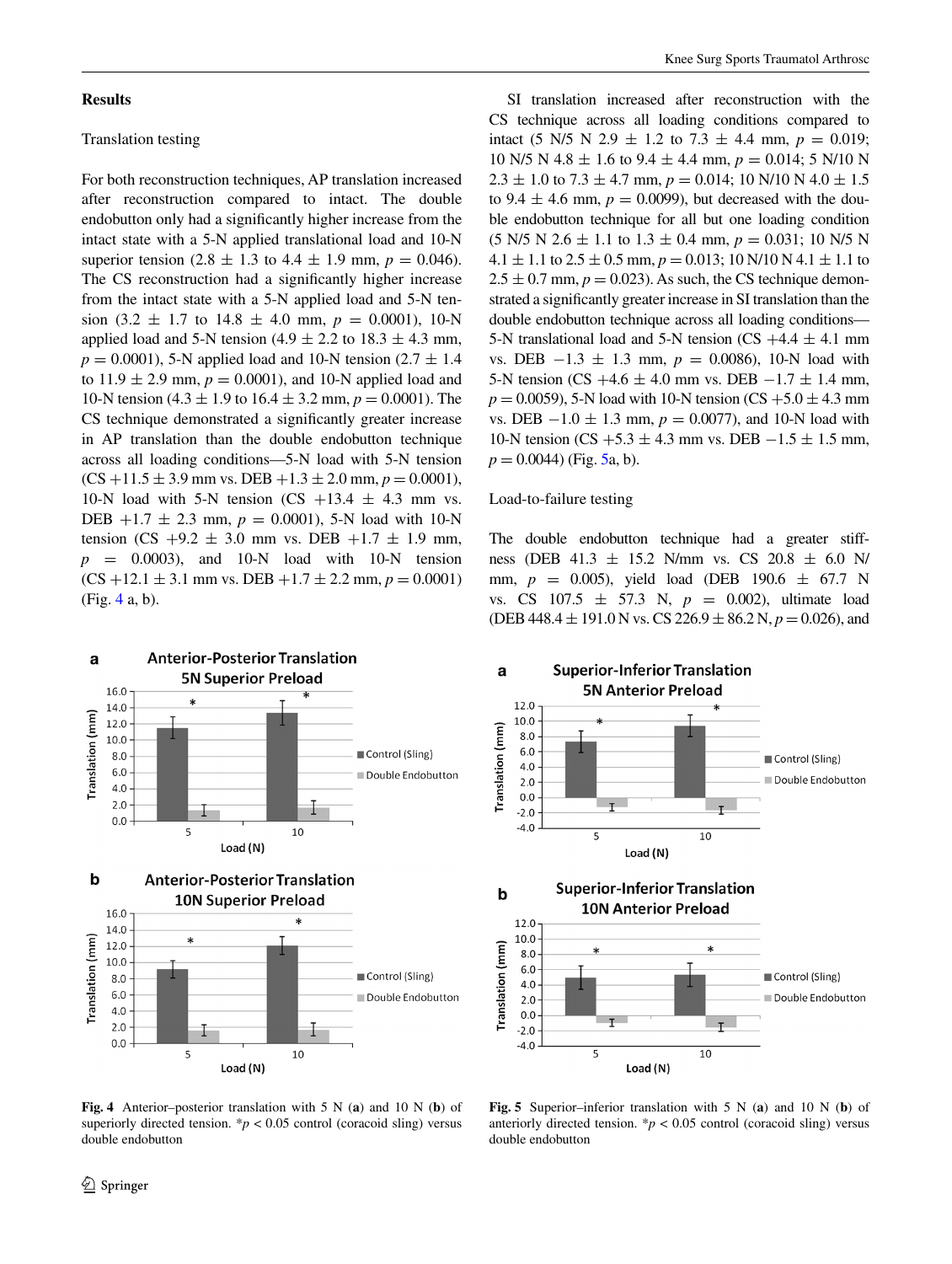energy absorbed at yield load (DEB  $3682.0 \pm 2758.4$  Nmm vs. CS 2634.0  $\pm$  1994.5 Nmm,  $p = 0.032$ ) when compared to the CS technique. Modes of failure for the double endobutton group all involved the coracoid, with five coracoid fractures and three coracoid pull-throughs. The failure of the CC sling was by tearing of the graft at the graft–suture interface along the superior aspect of the clavicle in all eight specimens.

# **Discussion**

The double endobutton technique showed better biomechanical characteristics than the CS reconstruction by more closely restoring the translational value to the intact state. The double endobutton was also found to be stiffer and have higher yield and ultimate loads than the CS technique suggesting that the double endobutton technique may be less prone to failure than the CS technique.

In our study, AP translation increased from the intact condition for both the double endobutton construct and the CS. However, the amount of AP translation increased significantly less with the double endobutton than with the CS, presumably because the double endobutton technique utilizes drill holes in both the coracoid and clavicle that prevents the construct from migrating in the AP directions. Also, the lack of soft tissue structures such as the deltoid and trapezius muscle fibres, which are thought to act as dynamic stabilizers of the AC joint, were removed in this study, which may explain why we saw such large values in anterior posterior translation [[13\]](#page-5-18). Further studies comparing the amount of AP translation to a construct addressing both the AC and CC ligaments could determine whether there is any statistically significant increase in AP translation in the double endobutton when compared to a repair technique that addresses both the AC joint and CC ligaments.

Superior–inferior translation increased from intact values with the CS repair but decreased with the double endobutton construct. The amount of SI translation was significantly less for the double endobutton technique when compared to the CS repair alone. This is consistent with previous studies that compare various suture fixation techniques with tissue grafts. Beitzal et al. [[1\]](#page-5-8) compared a CC reconstruction using an Arthrex GraftRope with a modified Weaver–Dunn technique and found that the GraftRope construct had significantly less superior translation than the intact shoulder, whereas the modified Weaver–Dunn group was not statistically significant from the intact group.

In this study, the double endobutton construct was shown to have an ultimate load in excess of the soft tissue construct. However, it failed to reach the ultimate load of the intact CC ligament (i.e., 500–725 N) as reported in the literature  $[4, 9, 15]$  $[4, 9, 15]$  $[4, 9, 15]$  $[4, 9, 15]$  $[4, 9, 15]$  $[4, 9, 15]$ . This was caused by endobutton–cortical–bone interface which distributed the force focally, causing the graft to fail by fracturing the coracoid process, and not at the substance of the endobutton CL construct. Traditional procedures such as the modified Weaver–Dunn have been shown to be much weaker than the native ligaments  $[1, 8, 22]$  $[1, 8, 22]$  $[1, 8, 22]$  $[1, 8, 22]$  $[1, 8, 22]$ , which may explain the frequently observed loss of reduction that follows these types of procedures, and also highlight the need for a nonsoft tissue or augmented soft tissue repairs that have been shown to be capable of withstanding the same forces as the native CC ligaments [\[1](#page-5-8), [15](#page-5-21), [22](#page-5-12)].

There remains an ongoing debate regarding the need to reconstruct the CC ligaments as a single bundle or as two individual bundles that replicate the native conoid and trapezoid ligamentous anatomy [\[1](#page-5-8), [14](#page-5-23), [23\]](#page-5-13). The CC ligaments consist of the individual conoid and trapezoid ligaments, which insert along different points of the clavicle providing a three-dimensional structure that some investigators have. The conoid ligament is the primary restraint to anterior and superior loading, while the trapezoid is a restraint to posterior loading [\[1](#page-5-8)]. Walz et al. [\[23](#page-5-13)] published a study in which the individual components of the CC ligament were reconstructed with two Arthrex tightropes. They found that the two tightrope techniques showed similar biomechanical properties when compared to the native ligaments in both the superior and anterior directions. Beitzal et al. [\[1](#page-5-8)] compared a single bundle technique using one tightrope with a double bundle technique using a double button twin tail tightrope and found no statistically significant differences between the two reconstructions for in both the superior and AP directions.

In selecting an appropriate repair construct, it was important to choose a material that could withstand the same forces that the native CC ligament withstands. Biomechanical studies have shown that the CC ligaments in isolation can withstand anywhere from 500 to 725 N [[4,](#page-5-19) [9,](#page-5-20) [15](#page-5-21)], while the combined acromioclavicular joint and coracoclavicular ligament complex can withstand anywhere from 815 to 1,331 N [[8,](#page-5-22) [22](#page-5-12)]. We determined that the endobutton CL was suited to withstand these high forces, as previous biomechanical knee studies have shown the endobutton CL can withstand anywhere from  $1,086$  to  $1,365$  N  $[11, 16]$  $[11, 16]$  $[11, 16]$  $[11, 16]$ .

Biomechanical studies of this nature have limitations with regard to their application to clinical cases. The shoulder is a complex joint with many different directional forces and muscle attachments that were not accounted for in this cadaveric study. The weight of the arm places constant deforming force on the fixation construct during biologic healing. Cadaveric studies are done with all soft tissue removed and fail to account for the many deforming forces placed on the reconstruction by the shoulder and arm. The specimens in this study are also tested at a "time zero point" which would be analogous to applying forces to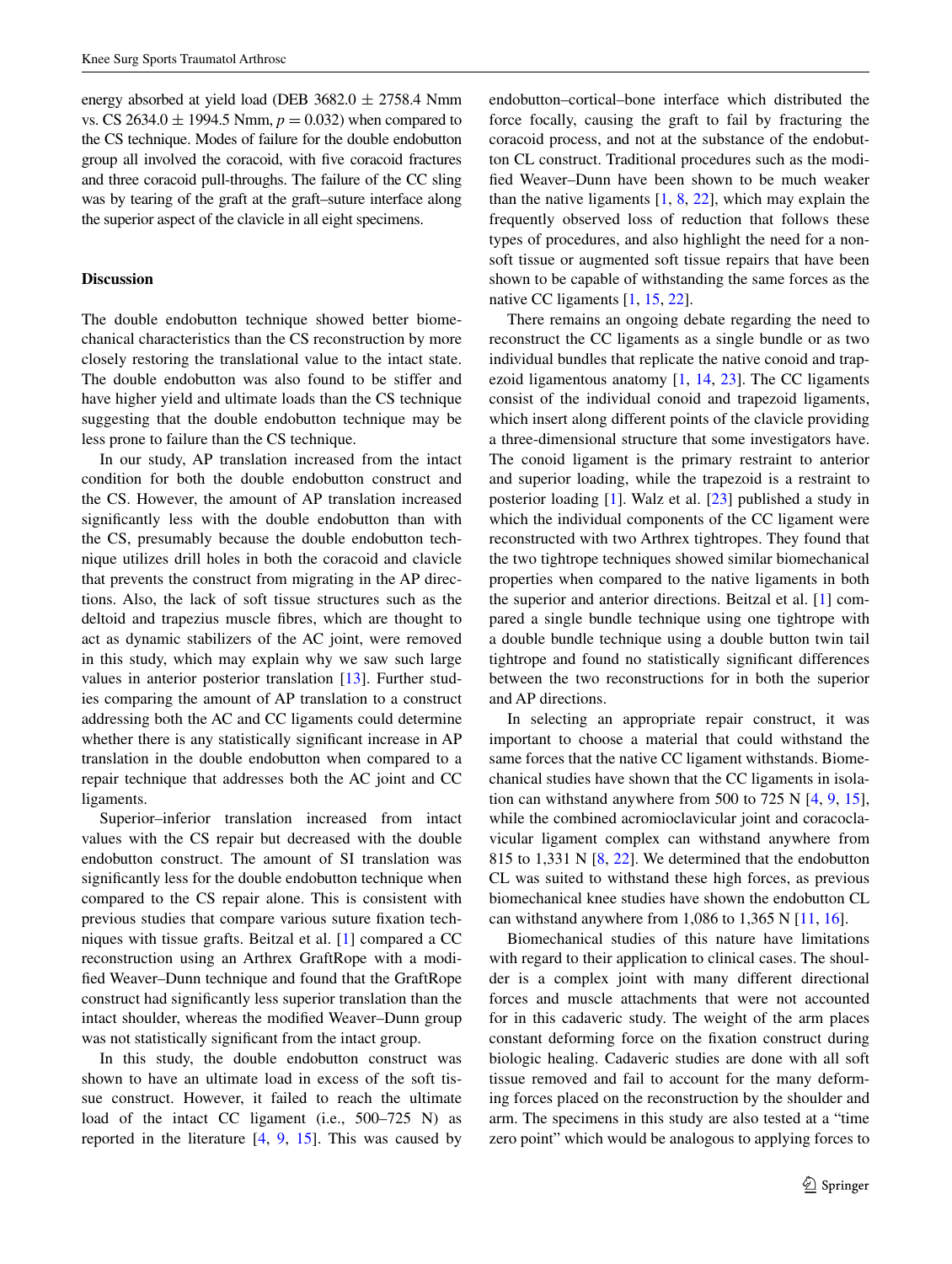a patient directly following surgery, before adequate time is given to allow for soft tissue healing and graft or construct incorporation into the bone and surrounding tissues. This lack of healing response may significantly alter the strength of the constructs and may account for discrepancies in a clinical setting.

Despite these limitations, this study provides clear biomechanical data to support the use of this reconstruction technique when addressing AC–CC injuries. Further clinical studies are warranted to assess clinical outcomes.

#### **Conclusion**

The double endobutton technique better restored native AC–CC translation than the CC sling. The double endobutton underwent significantly less translation than CC sling in all directions. SI translation increased from intact with the CC sling but decreased with double endobutton. The double endobutton technique also had a significantly greater stiffness, yield load, energy absorbed at yield load, and ultimate load when compared to the CC sling.

**Acknowledgments** The institution of one or more authors has received funding for this study by a grant from VA Rehabilitation Research and Development Merit Review.

#### **References**

- <span id="page-5-8"></span>1. Beitzel K, Obopilwe E, Chowaniec D, Niver G, Nowak M, Hanypsiak B, Guerra J, Arciero R, Mazzocca A (2011) Biomechanical comparison of arthroscopic repairs for acromioclavicular joint instability: suture button systems without biological augmentation. Am J Sports Med 39(10):2218–2225
- <span id="page-5-9"></span>2. Breslow M, Jazrawi L, Bernstein A, Kummer F, Rokito A (2002) Treatment of acromioclavicular joint separation: suture or suture anchors? J Shoulder Elb Surg 11(3):225–229
- <span id="page-5-0"></span>3. Choi S, Lee T, Moon K, Cho K, Lee S (2008) Minimally invasive coracoclavicular stabilization with suture anchors for acute acromioclavicular dislocation. Am J Sports Med 36(5):961–965
- <span id="page-5-19"></span>4. Costic R, Labriola J, Rodosky M, Debski R (2004) Biomechanical rationale for development of anatomical reconstructions of coracoclavicular ligaments after complete acromioclavicular joint dislocations. Am J Sports Med 32(8):1929–1936
- <span id="page-5-10"></span>5. Deshmukh A, Wilson D, Zilberfarb J, Perlmutter G (2004) Stability of acromioclavicular joint reconstruction: biomechanical testing of various surgical techniques in a cadaveric model. Am J Sports Med 32(6):1492–1498
- <span id="page-5-1"></span>6. Dimakopoulos P, Panagopoulos A, Syggelos S, Panagiotopoulos E, Lambiris E (2006) Double-loop suture repair for acute acromioclavicular joint disruption. Am J Sports Med 34(7):1112–1119
- <span id="page-5-5"></span>7. Gerhardt C, Kraus N, Pauly S, Scheibel M (2013) Arthroscopically assisted stabilization of acute injury to the acromioclavicular joint with the double TightRope™ technique: one-year results. Der Unfallchirurg 116(2):125–130
- <span id="page-5-22"></span>8. Grutter P, Petersen S (2005) Anatomical acromioclavicular ligament reconstruction: a biomechanical comparison of reconstructive techniques of the acromioclavicular joint. Am J Sports Med 33(11):1723–1728
- <span id="page-5-20"></span>9. Harris R, Wallace A, Harper G, Goldberg J, Sonnabend D, Walsh W (2000) Structural properties of the intact and the reconstructed coracoclavicular ligament complex. Am J Sports Med 28(1):103–108
- <span id="page-5-2"></span>10. Huang T-W, Hsieh P-H, Huang K-C, Huang K-C (2009) Suspension suture augmentation for repair of coracoclavicular ligament disruptions. Clin Orthop Relat Res 467(8):2142–2148
- <span id="page-5-24"></span>11. Kousa P, Järvinen T, Vihavainen M, Kannus P, Järvinen M (2003) The fixation strength of six hamstring tendon graft fixation devices in anterior cruciate ligament reconstruction. Part II: tibial site. Am J Sports Med 31(2):182–188
- <span id="page-5-15"></span>12. Lim Y (2008) Triple endobutton technique in acromioclavicular joint reduction and reconstruction. Ann Acad Med Singap 37(4):294–299
- <span id="page-5-18"></span>13. Lizaur A, Marco L, Cebrian R (1994) Acute dislocation of the acromioclavicular joint. Traumatic anatomy and the importance of deltoid and trapezius. J Bone Joint Surg Br 76(4):602–606
- <span id="page-5-23"></span>14. Mazzocca A, Santangelo S, Johnson S, Rios C, Dumonski M, Arciero R (2006) A biomechanical evaluation of an anatomical coracoclavicular ligament reconstruction. Am J Sports Med 34(2):236–246
- <span id="page-5-21"></span>15. Motamedi A, Blevins F, Willis M, McNally T, Shahinpoor M (2000) Biomechanics of the coracoclavicular ligament complex and augmentations used in its repair and reconstruction. Am J Sports Med 28(3):380–384
- <span id="page-5-25"></span>16. Oh Y, Namkoong S, Strauss E, Ishak C, Hecker A, Jazrawi L, Rosen J (2006) Hybrid femoral fixation of soft-tissue grafts in anterior cruciate ligament reconstruction using the endobutton CL and bioabsorbable interference screws: a biomechanical study. Arthroscopy 22(11):1218–1224
- <span id="page-5-3"></span>17. Salzmann G, Walz L, Buchmann S, Glabgly P, Venjakob A, Imhoff A (2010) Arthroscopically assisted 2-bundle anatomical reduction of acute acromioclavicular joint separations. Am J Sports Med 38(6):1179–1187
- <span id="page-5-6"></span>18. Salzmann G, Walz L, Schoettle P, Imhoff A (2008) Arthroscopic anatomical reconstruction of the acromioclavicular joint. Acta Orthop Belg 74(3):397–400
- <span id="page-5-11"></span>19. Schliemann B, Lenschow S, Schürmann P, Schroeglmann M, Herbort M, Kösters C, Raschke M (2013) Biomechanics of a new technique for minimal-invasive coracoclavicular ligament reconstruction. Knee Surg Sports Traumatol Arthrosc 21(5):1176–1182
- <span id="page-5-4"></span>20. Shin S-J, Yun Y-H, Yoo J (2009) Coracoclavicular ligament reconstruction for acromioclavicular dislocation using 2 suture anchors and coracoacromial ligament transfer. Am J Sports Med 37(2):346–351
- <span id="page-5-7"></span>21. Struhl S (2007) Double endobutton technique for repair of complete acromioclavicular joint dislocations. Tech Shoulder Elb Surg 8(4):175–179
- <span id="page-5-12"></span>22. Thomas K, Litsky A, Jones G, Bishop J (2011) Biomechanical comparison of coracoclavicular reconstructive techniques. Am J Sports Med 39(4):804–810
- <span id="page-5-13"></span>23. Walz L, Salzmann G, Fabbro T, Eichhorn S, Imhoff A (2008) The anatomic reconstruction of acromioclavicular joint dislocations using 2 TightRope devices: a biomechanical study. Am J Sports Med 36(12):2398–2406
- <span id="page-5-16"></span>24. Wei H-F, Chen Y-F, Zeng B-F, Zhang C-Q, Chai Y-M, Wang H-M, Lu Y (2011) Triple endobutton technique for the treatment of acute complete acromioclavicular joint dislocations: preliminary results. Int Orthop 35(4):555–559
- <span id="page-5-14"></span>25. Zhao L-l, Zhang Y-n, Xue Q-y, Yin Z-l, Shi L, Wang L, Huang G-y (2011) Comparative analysis of modified Dewar method versus arthroscopic double Endobutton fixation technique for the treatment of acute acromioclavicular joint dislocation. Zhonghua yi xue za zhi 91(23):1587–1590
- <span id="page-5-17"></span>26. Zhu J, Liu F, Zhang J, Dong Q, Li S, De S (2012) Triple endobutton technique for repair of chronic complete acromioclavicular